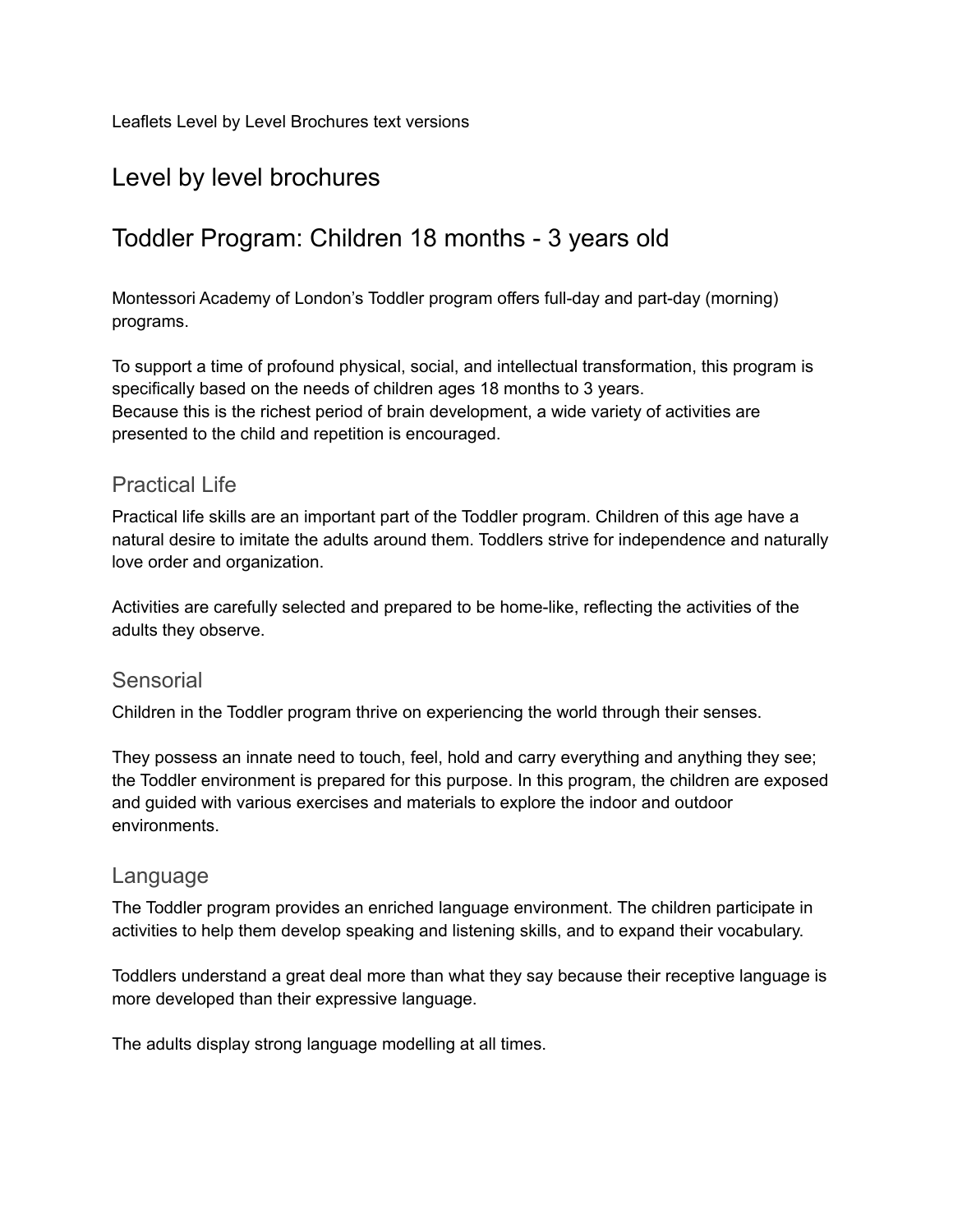#### Social

Our Montessori Toddler program aims to provide the children with well-ordered and prepared learning environments in which they are respected, contributing members of a small community. A focus of this program is the "modelling" of appropriate grace and courtesy that the children see in adults. We see increased socialization as the children begin to interact with peers and adults through talking, taking turns and borrowing.

Teachers focus on toileting, and this becomes a partnership between school and home when the child is ready.

Full-day Toddler students have a set nap time in the afternoon.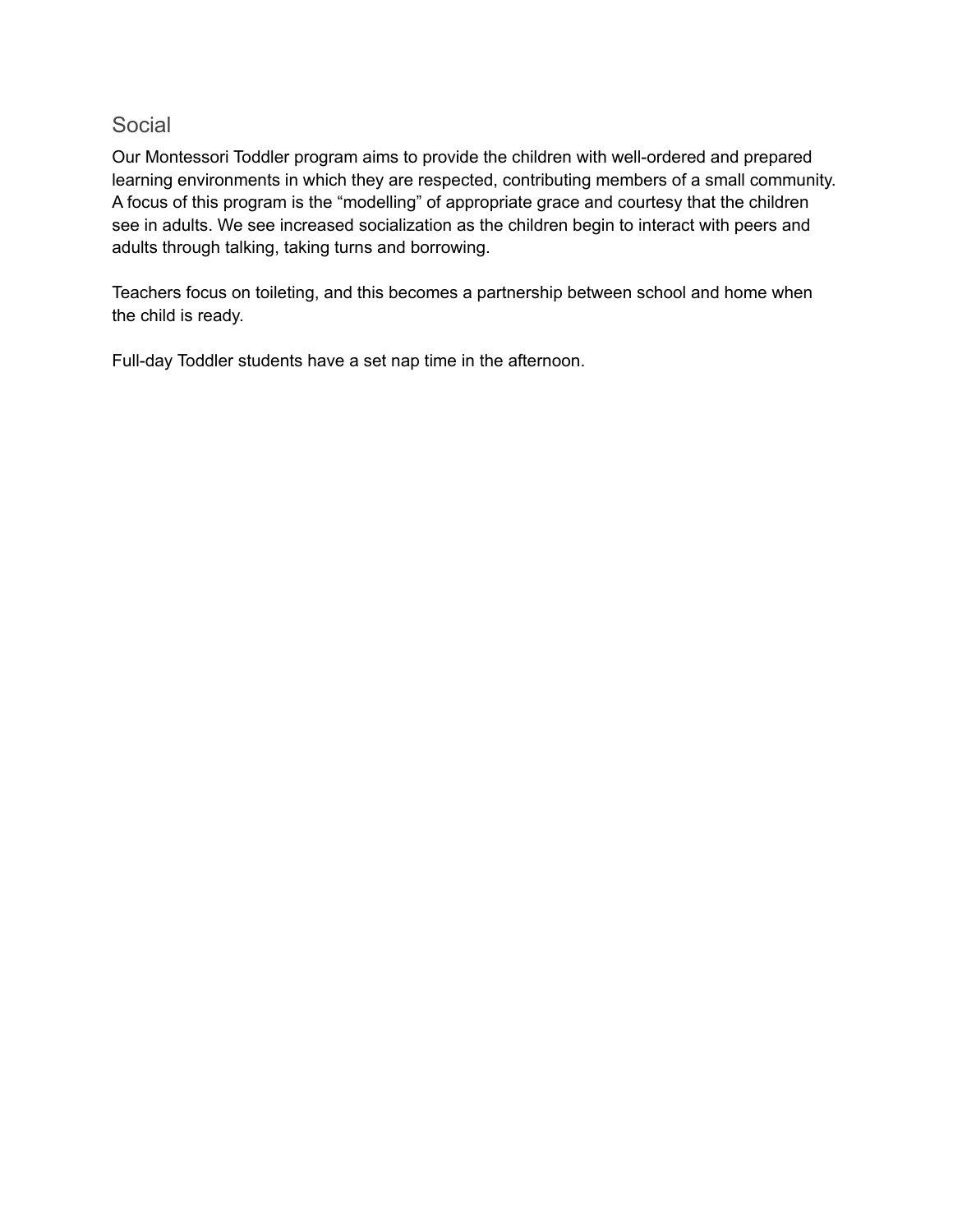## Level by level brochures

# Casa Children 3 to 6 years old (Preschool, JK/SK)

Named after Maria Montessori's first program in Rome, Casa dei Bambini, our Casa Program is geared toward the growth of the preschool child. It is based on the recognition that this is one of the most critical periods in a child's educational and emotional development.

Starting around age 3, children have the unique ability to absorb knowledge efficiently. The children explore the world and process information with their senses, which is why the hands-on Montessori materials of the classroom are so very important at this age. These materials are presented in a specific way to appeal to the child's strong sense of order, creating a foundation for their future learning.

### Practical Life

Practical life activities continue to reflect daily life, which allows the child to further develop their skills with purposeful, meaningful work. Practical Life activities develop the child's concentration, voluntary control of attention, gross and fine motor skills and the ability to follow the steps required to complete a task. The practical life exercises fall into four main groups:

- Care of the environment
- Care of the self
- Control of movement
- Grace and courtesy/social relations

### Sensorial

At this age (3-6 years), children use their senses to explore the environment, which they strive to classify in an ordered manner. The content of the Sensorial program includes:

- Auditory Discrimination
- Tactile Discrimination
- Visual Discrimination
- Stereognostic Exploration feeling around an object to gain knowledge of it

• Olfactory and Gustatory – using taste and smell to identify and experience different types of foods etc.

### Language

Birth to 6 years is a period of intense language acquisition.

Receptive and expressive language skills are nurtured by focusing first on the spoken word then progressing to writing, followed by reading and the exploration of grammar. This area builds upon the foundation of concentration, logical sequential thinking and motor control nurtured in the earlier Practical Life and Sensorial areas.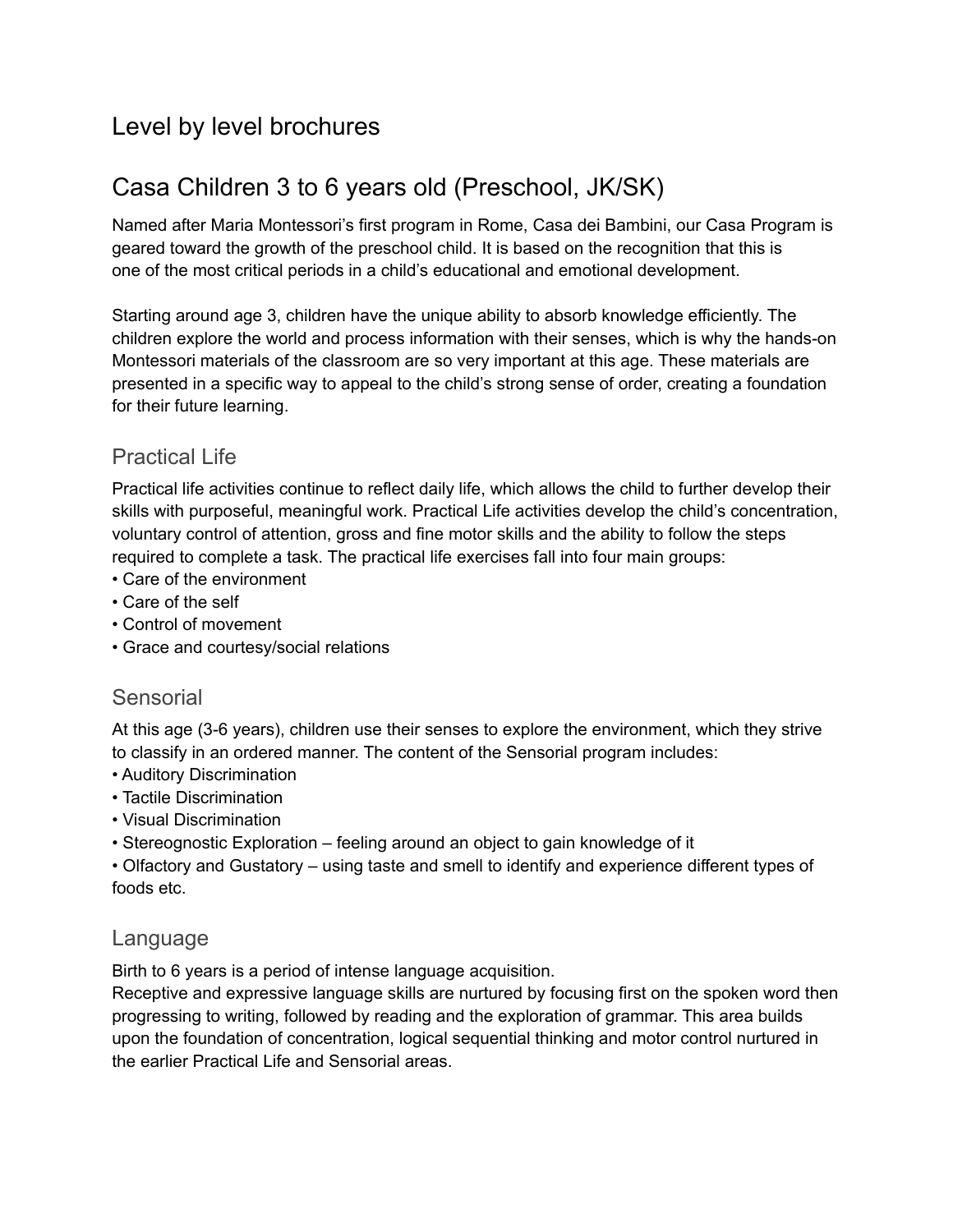### Social

Opportunities for the awareness of one's needs and the needs of others are supported through the lessons of our Restitution Process, Grace and Courtesy and Peace Education. Children become profoundly aware of the importance of noticing and acknowledging the needs of others while also honouring their own needs through discussions, modelling behaviour, and dramatization of feelings, positive socialization and conflict resolution. In their final year of this plane of development (age 6), children have moved from "parallel play" to more collaborative interactions with their peers.

All Casa children must be toilet trained. There is no scheduled naptime, however children who are tired are able to lie down on a mat in the classroom.

We encourage all five-year-olds to attend full-day class in the third year of the Casa program.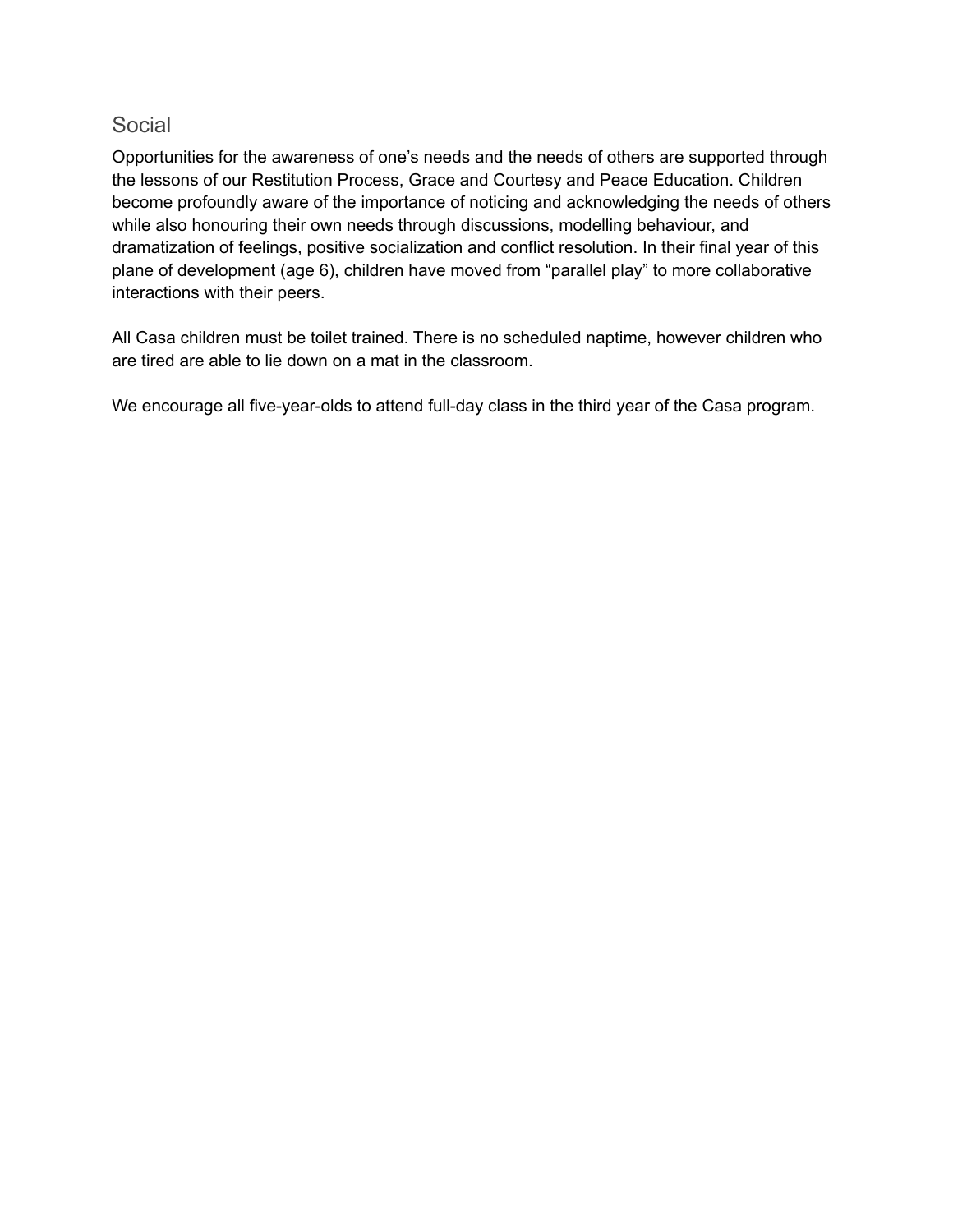## Level by level brochures

# Elementary Program Children 6 to 12 years old (Grades 1-6)

Our Elementary Program is divided into Lower Elementary (ages 6-9) and Upper Elementary (ages 9-12).

Quite different from the preschool child, Elementary students' needs include a desire to explore, a focus on social skills and the development of critical thinking.

Elementary students become fascinated with asking "how" and "why," which leads to greater independence and problem solving. Learning concepts remain concrete in Lower Elementary, but become more abstract as the child moves into Upper Elementary.

### Practical Life

Practical Life in the Lower Elementary classroom exists as a culmination and refinement of the abilities developed in the preschool classroom. Care of self, care of the environment, grace and courtesy are all expectations at this level. Activities include food preparation, sewing, and arts and crafts that support research and Culture Studies.

Building on the Practical Life expectations from Lower Elementary, Practical Life skills continue to be emphasized in Upper Elementary through care of the self, care of the environment, and grace and courtesy, which take on a larger role when the students are off-site for activities during the school day and overnight.

### Language

Lower Elementary children explore many aspects of language using concrete materials. Children continue to build upon the reading and writing skills they began in the Casa program. These cornerstones of language are critical at the Elementary level because language is the foundation upon which other studies are built.

The Upper Elementary Language program is designed to cultivate a keen sense of literacy in students and enable them to become effective communicators with efficient comprehension skills.

### **Math**

Hands-on learning is still important at the Lower Elementary level; students continue to use concrete Montessori material as they develop their math skills and prepare to move from concrete to abstract mathematical concepts as they move into Upper Elementary.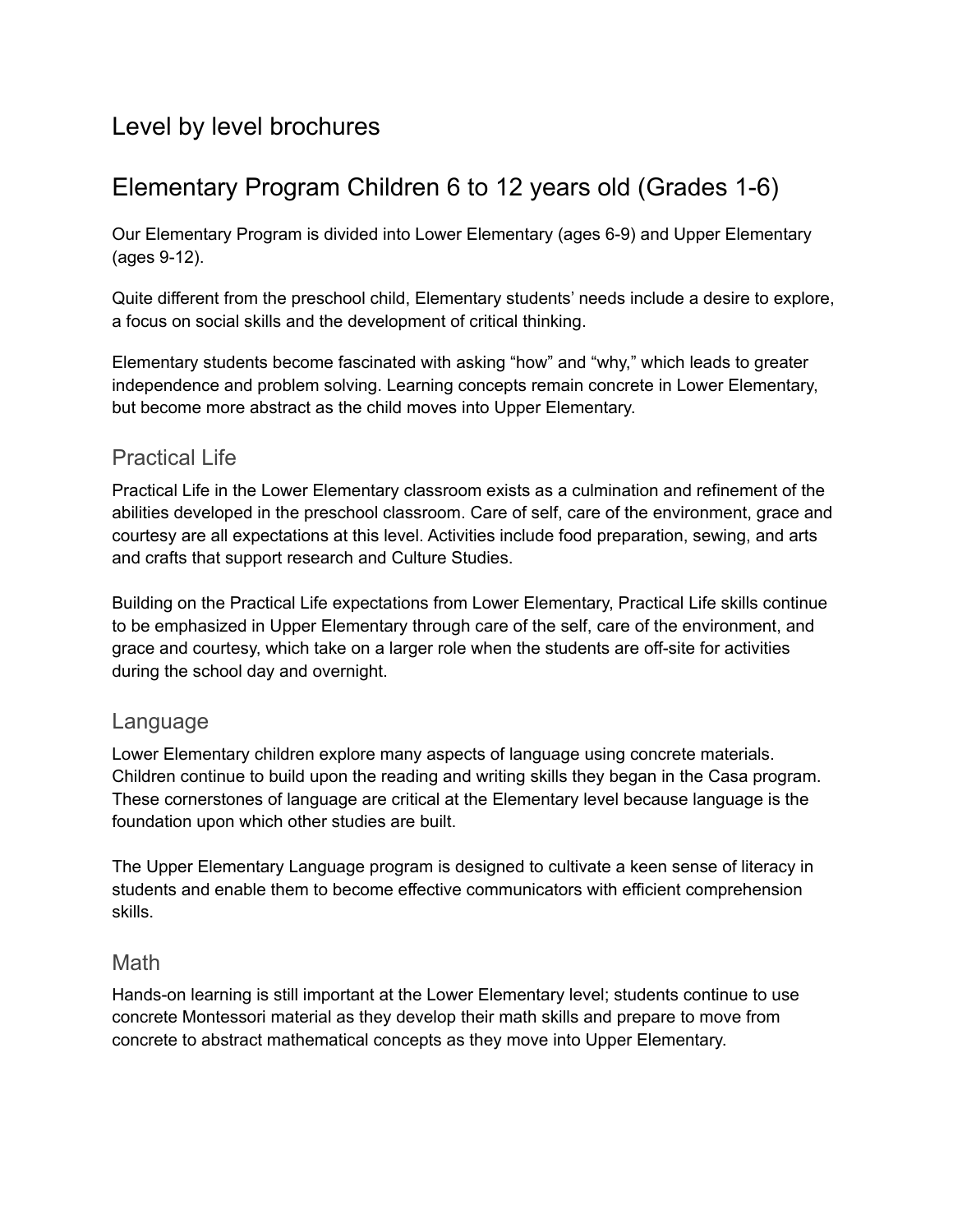In Upper Elementary, Math and Geometry are linked to cultural studies to show practical solutions to real-life problems. This approach helps to make the connection between the concrete and abstract.

### Social

Children in the Lower Elementary plane of development are moving from playing alongside their peers ("parallel play") to having more interaction with them. There is a greater importance on these relationships and the morality involved in them. Children are very focused on the right and wrong of social order. The school uses a Restitution Process that has the children reflect on their actions, become responsible for their behaviour, the consequences of it and develop peaceful resolutions.

Children in Upper Elementary are highly focused on social skills and a sense of justice. Further independence and responsibility is developed through class meetings and opportunities for community service that lead to practising more-sophisticated leadership skills.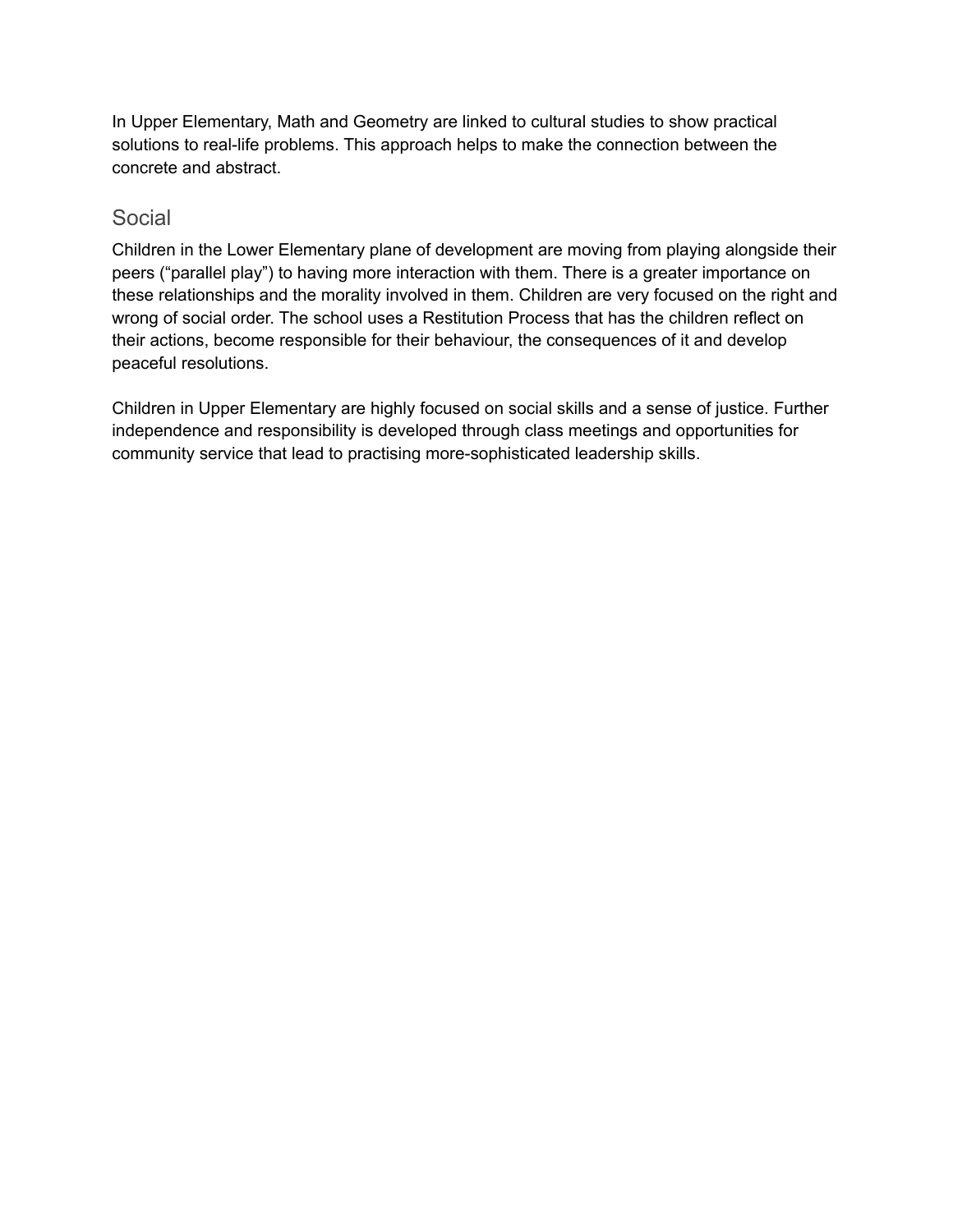### Level by level brochures

# Junior High Program Children 12 to 14 years old (Grades 7 & 8)

The Junior High program is designed to support students as they work towards the transition to high school and post-secondary education.

The program meets or exceeds the standards set out by the Ministry of Education for all curricular areas.

In Junior High, students become more familiar with traditional forms of academic assessment and lesson delivery. They review high school choices, career options and develop a more mature sense of self-confidence.

The stimulating and challenging curriculum focuses on leadership skills, and instills a sense of community engagement and social responsibility in our students.

#### Leadership

Our Junior High students are encouraged to be as independent as possible, as leaders within the school and wider community. They learn how to run group meetings, resolve conflicts, organize events and activities, and help others in need. They research current issues to develop individual points of view. They become confident in themselves and their capacity to work with and lead others. All of these experiences allow each student to develop to his or her potential and establish his or her own moral compass.

### Academics

The Junior High program puts the students' learning skills to the test, broadening all areas of the curriculum from math and science, to languages, to music and the arts; it introduces education experts in a variety of subject areas. The language curriculum is delivered through literature studies and includes works from a variety of eras and styles. Students take on more independent study, research and writing.

Using an interdisciplinary approach for math, students explore concepts through a combination of text work, interactive questions, seminars, individual and group problem solving activities. History is called Humanities and encompasses all areas that help define what makes us human: history, literature, politics, political geography, and current events.

### Social

As adolescents, interest in activity for the sake of activity dissipates as they become engrossed in a greater need for understanding and the development of their own identity. From a personal development standpoint, they are beginning to search for their place in the world. These young